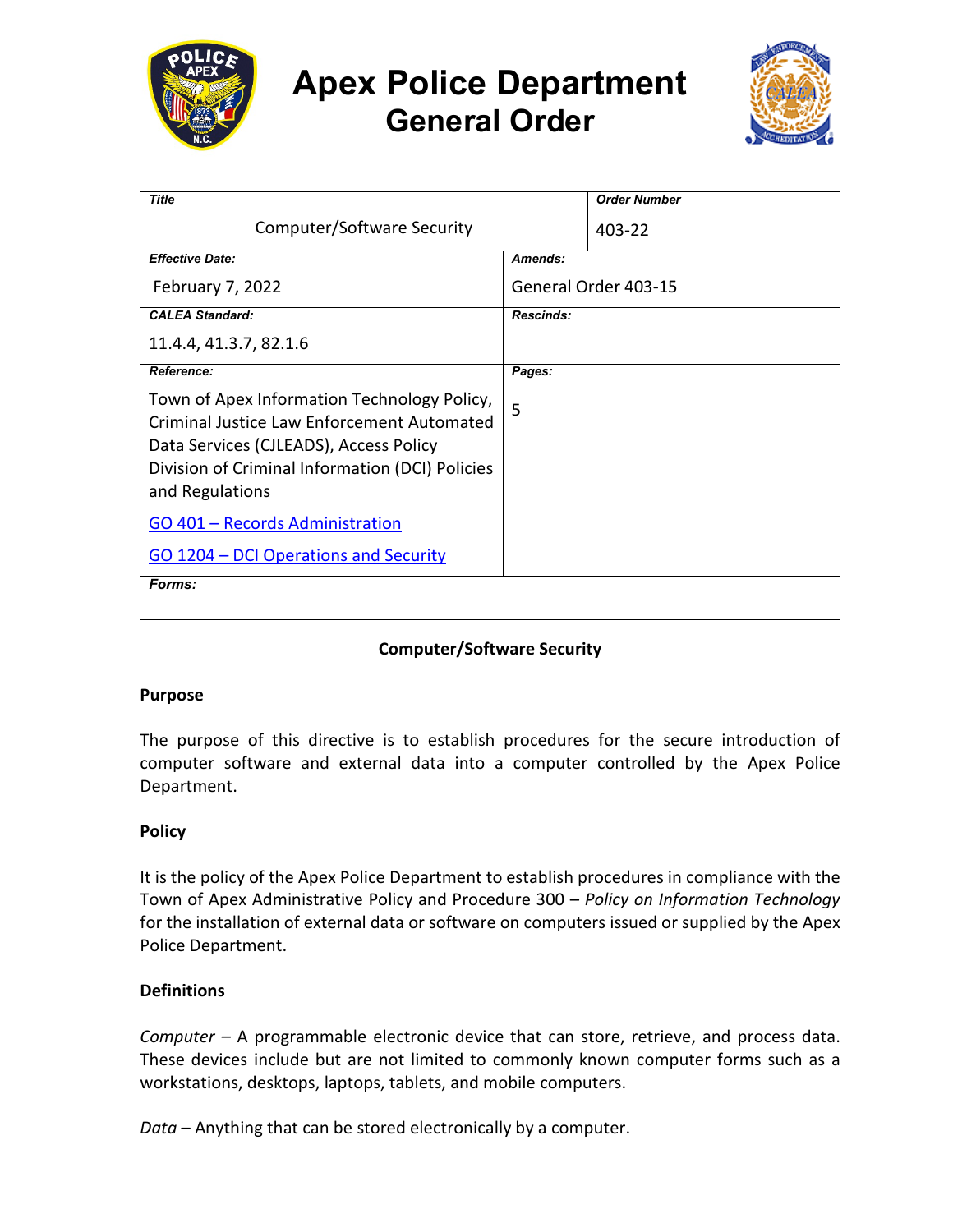*Hard Drive* – The mechanism that reads and writes data.

*Software* – A collection of computer instructions or data. The software can be on media such as a DVD, CD, USB drive, and external hard drive.

# **Procedure**

- 1. Town of Apex (TOA) IT is designated as the custodian over all computers and software for the department and will maintain accurate inventories of all computers and computerrelated equipment. In addition, the original software programs purchased by the department are to be maintained in a secure manner.
- 2. IT personnel must approve all software installed or accessed on department computers. The decision to approve and purchase new software will be based on issues of the need for the specific software, use, compatibility, cost, benefit, licensing, and other concerns. (41.3.7 (c)) (11.4.4)
- 3. The use or introduction of unauthorized computer software or external data not approved in department-controlled computer equipment or systems is strictly prohibited.
	- **NOTE:** The use of unauthorized computer software, programs, or external data could result in the introduction of viruses or other problems into the computer system. (41.3.7 (c)) (11.4.4)
- 4. Software will not be altered, manipulated, duplicated, or reproduced for use on other department computers, for personal use, or any other purpose without approval from TOA IT.
	- Computer software and programs will be copied only within the limits of the licensing agreement.
	- Illegal use of pirated software may subject the user/employee to both criminal and civil penalties. (41.3.7 (d))
- 5. Employees will maintain only police-related and approved software or external data on any hard drive that is connected to a department computer. Unauthorized data discovered on a department's computer hard drive may be deleted without prior notice to computer users. (41.3.7 (b)(c)) (11.4.4)
- 6. Network and Records Management System (RMS) passwords will be changed at least annually through an automated reminder. If the password is not changed within a set period, access will be automatically denied by the system.  $(82.1.6 \text{ (c)})(82.1.6 \text{ (d)})$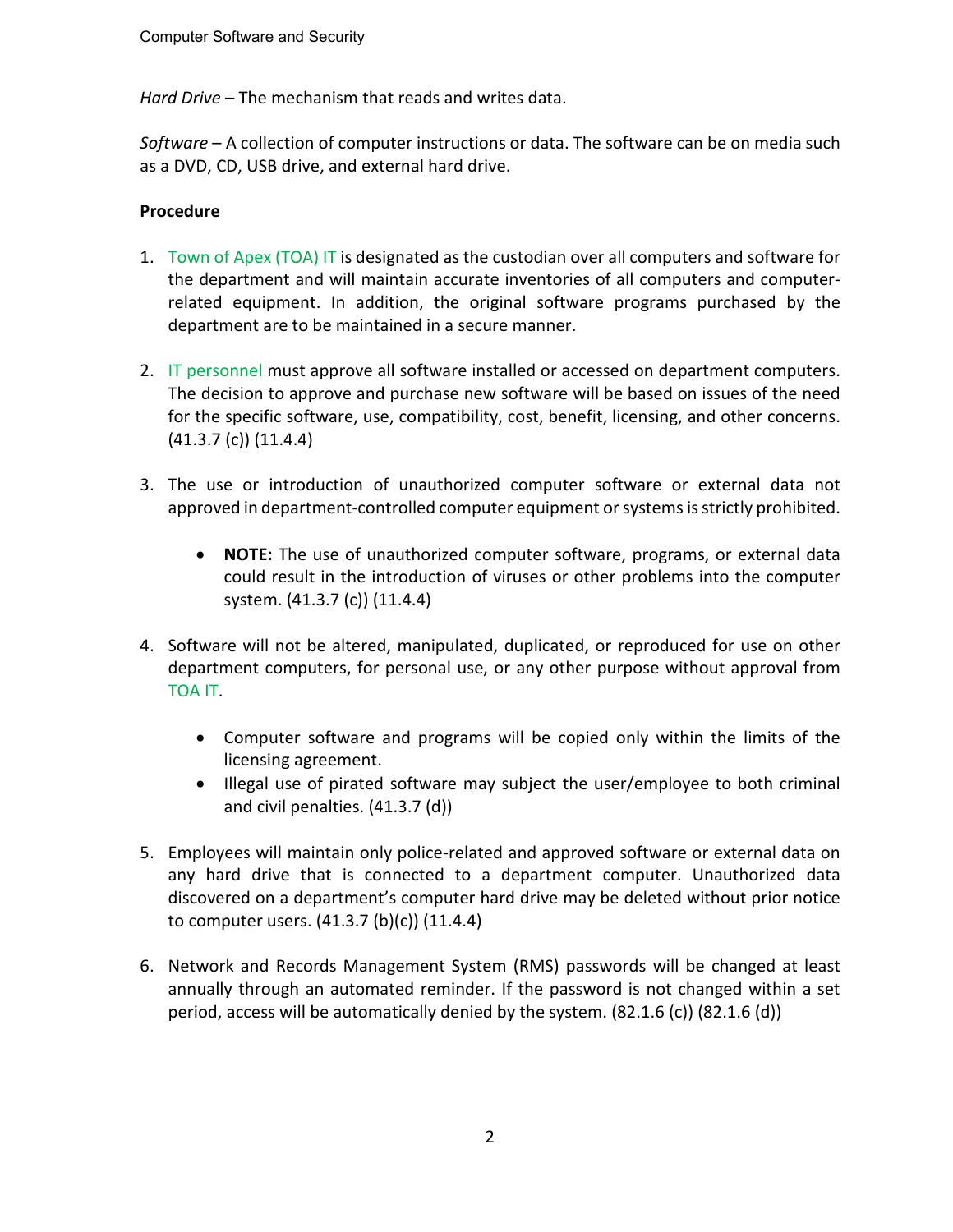Computer Software and Security

# **Data Security, Access, Storage** (41.3.7 (b))

- 1. IT personnel are responsible for ensuring the security of all department data and systems.
- 2. All central records data will be stored in an approved RMS. (82.1.6 (b))
	- Access is limited to only those authorized as outlined in [General Order 401 –](https://powerdms.com/link/APEXPD/document/?id=447429) *[Records Administration](https://powerdms.com/link/APEXPD/document/?id=447429)* and any other applicable written directives*.*
- 3. The RMS main server is located in the police facility server room.
	- The RMS server is subject to a daily, automated backup. (82.1.6 (a))
	- The backup servers are located This information has been redacted pursuant to N.C. . General Statute 132 - Public Records.
	- All RMS data is encrypted with access limited to approved Town IT staff.
		- $\triangleright$  All employees with access to police information must be pre-approved and are subject to a criminal history check as required by the North Carolina State Bureau of Investigation (SBI).
- 4. Users must first obtain an access code in order to access department-controlled computers. All access codes and passwords will be treated as confidential and will be restricted to the person to whom they have been assigned. (82.1.6 (c))

# **North Carolina/Other Computer and/or Data Systems** (41.3.7 (b))

- 1. Criminal Justice Law Enforcement Automated Data Services (CJLEADS):
	- This system is governed by the North Carolina Office of the State Controller
	- Employee access and use will be in compliance with applicable rules, regulations, policies, and written directives related to this system
- 2. Division of Criminal Information (DCI):
	- This system is governed by the SBI
	- Employee access and use will be in compliance with applicable rules, regulations, policies, and written directives related to this system, including [General Order](https://powerdms.com/link/APEXPD/document/?id=581707) 1204 – *[Division of Criminal Information\(DCI\)](https://powerdms.com/link/APEXPD/document/?id=581707) Operations*

# **Termination of Employment/Suspension**

- 1. Upon termination of employment for any reason (i.e., resignation, retirement, etc.), IT personnel and the Records Supervisor will:
	- Immediately disable access to all department computer systems
	- Notify all applicable agencies (i.e., NC AOC, SBI, etc.) that a person is no longer an employee of the department
	- Annually, as part of the annual audit, delete user access profiles from all systems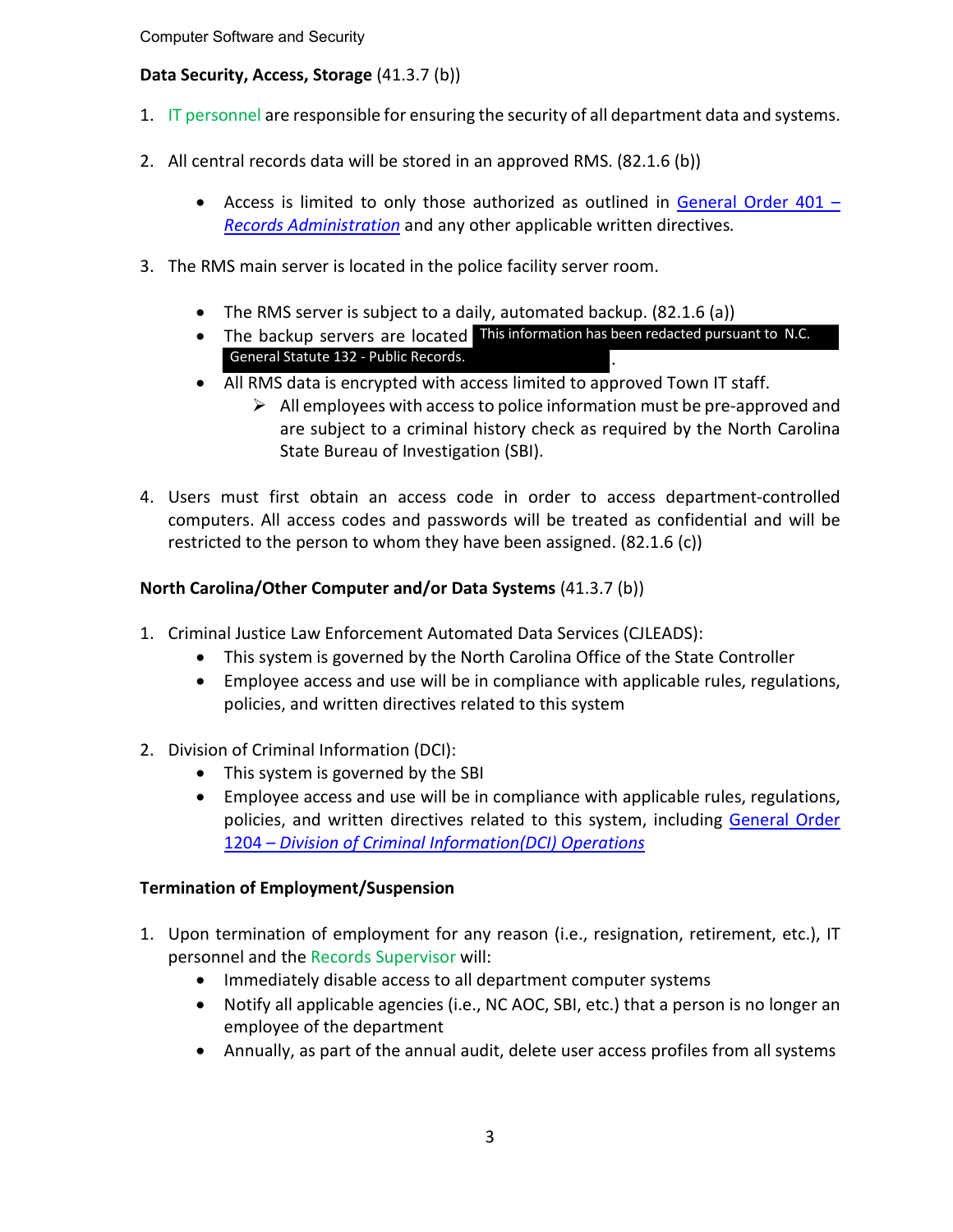#### Computer Software and Security

- 2. Upon suspension of employment for any reason, the Records Supervisor or his/her designee will:
	- Immediately disable access to all department computer systems until the suspension is lifted

# **Computer Users** (41.3.7 (a))

- 1. The department seeks to facilitate computer usage among its employees while avoiding the pitfalls of unrestricted access.
- 2. Employees approved to use departmental computers will be required to read, acknowledge receipt of, and adhere to the TOA Administrative Policy and Procedure 300 – *Policy on Information Technology,* this General Order, and any other applicable written directive.
	- Employees will acknowledge receipt of these written directives during a TOA sponsored new employee orientation and/or during a department field training or civilian orientation program.
	- Employees who have not read and acknowledged receipt of the above-mentioned written directives are not authorized to use any computer equipment owned, used, or controlled by the department and/or the TOA.
	- Violation of the TOA Administrative Policy and Procedure 300 *Policy on Information Technology*, this General Order, and any other applicable written directives can result in termination of user rights as well as disciplinary action.

# **Annual Updating and Audit** (41.3.7 (c)(d)(e))(82.1.6 (d))

- 1. Annually, IT personnel will conduct a review of all computers and authorized users, as well as audit all passwords on agency systems.
	- IT personnel and the Records Supervisor will inactivate, remove, or cause to be removed users who are no longer employed by the department and will, if necessary, adjust access based upon current assignments.
	- The review will include verification that only approved software is installed on all department owned or controlled computers, systems, and hardware. (11.4.4)
	- The review will be completed and submitted to the Chief of Police no later than February  $25<sup>th</sup>$  of the year following the period subject to the review.
		- $\triangleright$  The date may be extended with the written approval of the Chief of Police.
- 2. During the software update process, or at least annually, IT personnel will inspect each computer device to verify that no illegal or unauthorized computer software is being used. The results of the inspection will be included in the annual review. (11.4.4)